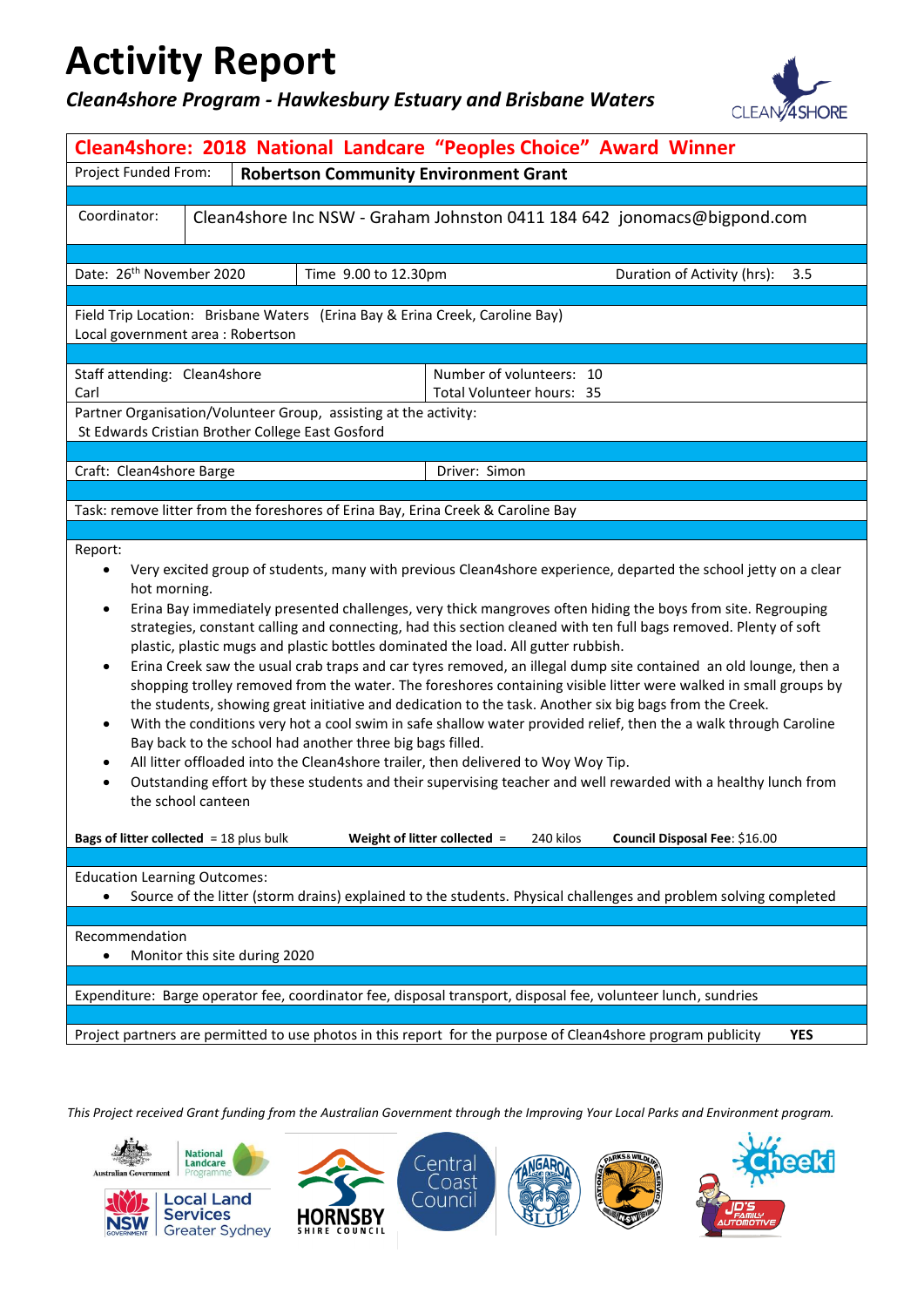*Clean4shore Program - Hawkesbury Estuary and Brisbane Waters*



### More reports on Clean4shore facebook & Instagram



Todays clean up site Erina Bay, Erina Creek & Carolyn Bay Happy St Edwards team on Erina Creek



Mattress from Erina Bay marks of struggling mangroves **Old lounge from Erina Creek** 









Old mattress pulled from Erina Creek "Safe door" whats that doing in Erina Creek

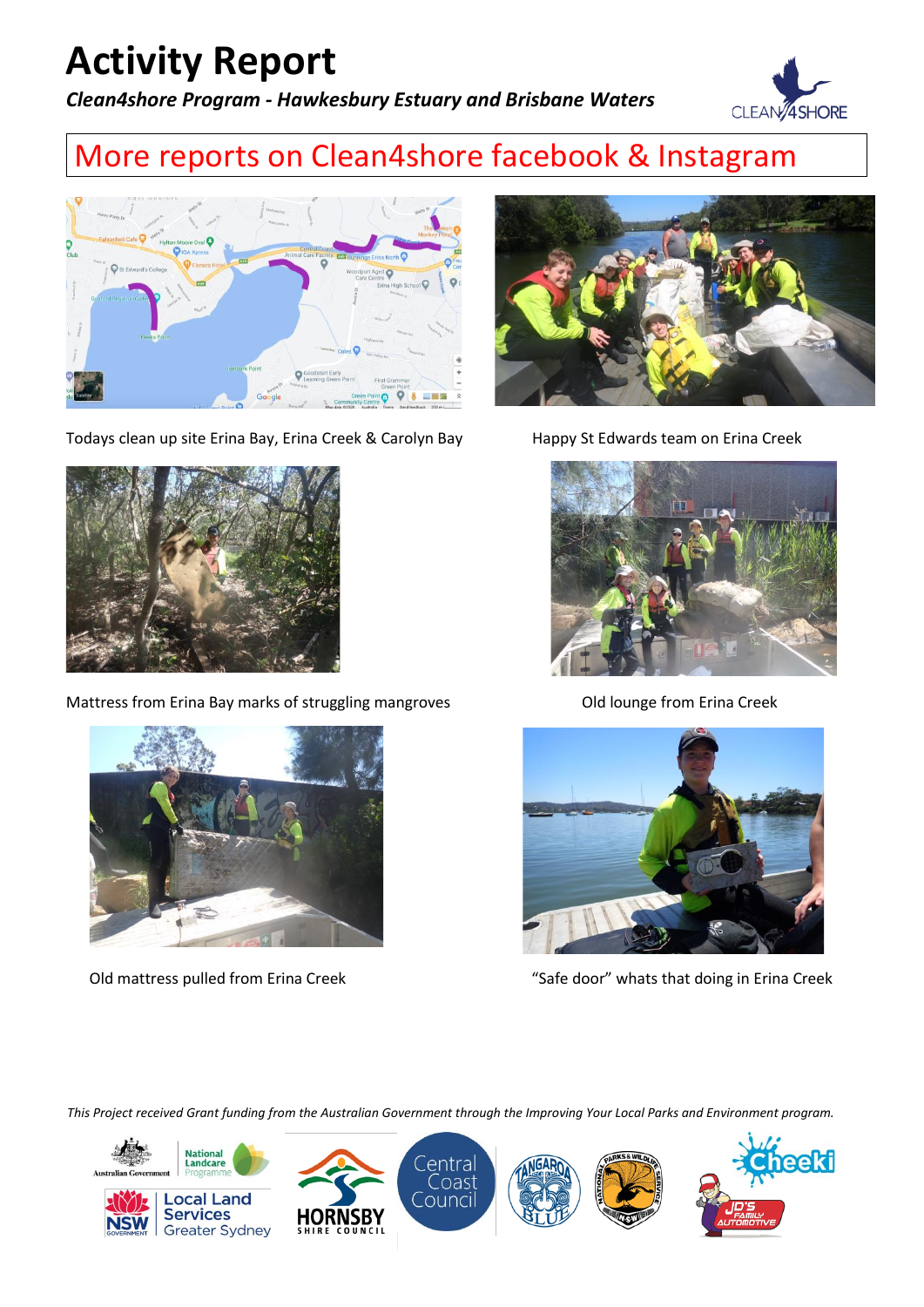*Clean4shore Program - Hawkesbury Estuary and Brisbane Waters*





### **Tangaroa Blue Statistics**



Great effort by the St Edwards College students Small litter at the tip face, metal & tyres recycled

| Name of Cleanup Location: Brisbane Waters                               |  |                                                 |                                      |                                |                              |
|-------------------------------------------------------------------------|--|-------------------------------------------------|--------------------------------------|--------------------------------|------------------------------|
| Cleanup Locality: Erina Bay, Erina Creek & Carolyn Bay                  |  |                                                 |                                      | <b>Locality Postcode: 2251</b> |                              |
| <b>Nearest Town: Erina</b>                                              |  | Nearest Road or Landmark: Central Coast Highway |                                      |                                |                              |
| Date: 26 <sup>th</sup> November 2020<br><b>Start time: 9am</b>          |  | Finish time: 12.30                              |                                      |                                | <b>Number Volunteers: 10</b> |
| <b>Contact: Name: Graham Johnston</b>                                   |  |                                                 | Phone or email: jonomacs@bigpond.com |                                |                              |
| <b>Organisation: St Edwards Christian brothers College East Gosford</b> |  |                                                 |                                      |                                |                              |
| <b>Total Filled Bags: 18</b>                                            |  | Total Weight: 240 kilos                         |                                      | <b>Foreshore Cleaned: 3 km</b> |                              |
| Average Width of Beach: 20 metres                                       |  | Type of Adjoining land: Crown                   |                                      |                                |                              |

|  | <b>Plastic Items</b>                                   | <b>Total</b> | <b>Tally and Note</b>   |
|--|--------------------------------------------------------|--------------|-------------------------|
|  | Cigarette butts & filters                              | 0            |                         |
|  | Cigarette lighters                                     | 42           |                         |
|  | Pens, markers & other plastic stationary               | 8            |                         |
|  | Straws, confection sticks, cups, plates & cutlery      | 28           |                         |
|  | Toothbrushes, brushes & combs, hair ties etc           | 11           | One electric toothbrush |
|  | Toys, party poppers, ribbons, clips & similar          | 104          |                         |
|  | Bleach & cleaner bottles                               | 5.           |                         |
|  | Lids & tops, pump spray, flow restrictor & similar     | 74           |                         |
|  | Personal care & pharmaceutical packaging               | 3            |                         |
|  | Plastic bags supermarket, garbage, dog poo, ice        | 0            | all in bits             |
|  | Plastic containers non food (oil, sealant, chemical)   | 4            |                         |
|  | Plastic drink bottles (water, juice, milk, soft drink) | 280          |                         |
|  | Plastic packaging food (wrap, packets, containers)     | 320          |                         |
|  | Plastic wrap non food (bubble wrap etc)                | 8            |                         |
|  | Strapping band scraps                                  | 4            |                         |

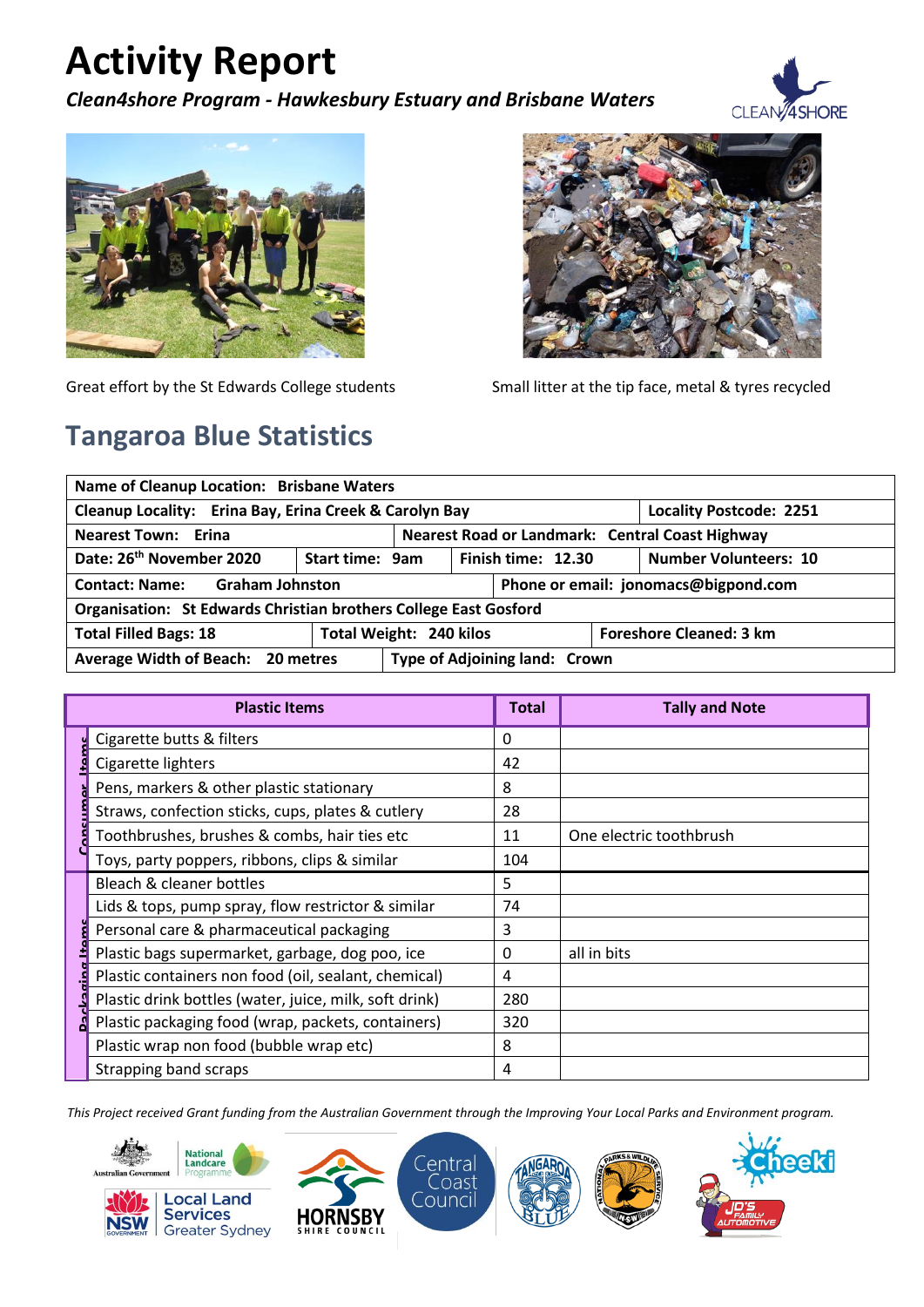### *Clean4shore Program - Hawkesbury Estuary and Brisbane Waters*



**eekt** 

|                                  | Strapping band whole (record as single item)               | 0                             |  |
|----------------------------------|------------------------------------------------------------|-------------------------------|--|
|                                  | Bait & tackle bags & packaging                             | 16                            |  |
|                                  | Bait containers & lids, bait savers                        | 21                            |  |
|                                  | Commercial fishing remnants (float, pot, crate bits)       | $\pmb{0}$                     |  |
|                                  | Cylume glow sticks                                         | 0                             |  |
|                                  | Fishing line in metres (recreational)                      | 0                             |  |
|                                  | Recreational fishing items (lures, floats, rods, reels)    | 6                             |  |
|                                  | Rope & net scraps less than 1 metre                        | 4                             |  |
|                                  | Rope (estimated length in metres)                          | $\mathbf 0$                   |  |
|                                  | Plastic bits & pieces hard & solid                         | 265                           |  |
|                                  | Plastic film remnants (bits of plastic bag, wrap etc)      | 650                           |  |
|                                  | Remnants burnt plastic                                     | 112                           |  |
|                                  |                                                            |                               |  |
|                                  | <b>Foamed Plastic (Polystyrene) Items</b>                  |                               |  |
|                                  | Foam buoys                                                 | $\mathbf 0$                   |  |
|                                  | Foam cups, food packs & trays                              | 17                            |  |
|                                  | Foam insulation & packaging (whole and remnants)           | 308                           |  |
|                                  | <b>Other Materials</b>                                     |                               |  |
|                                  | Oil globules & tar-balls                                   | 0                             |  |
|                                  | Sanitary (tissues, nappies, Condoms, cotton buds)          | 0                             |  |
|                                  | Shoes leather & fabric                                     | $\overline{7}$                |  |
| <b>Glass &amp; Ceramic Items</b> |                                                            |                               |  |
|                                  |                                                            |                               |  |
|                                  | Fluorescent light tubes and bulbs                          | 0                             |  |
|                                  | Glass beer stubbies & pre-mixed alcohol bottles            | 27                            |  |
|                                  | Glass jars & sauce bottles                                 | $\overline{7}$                |  |
|                                  | Glass or ceramic broken                                    | 69                            |  |
|                                  | Glass wine, spirit and similar bottles                     | 27                            |  |
|                                  | <b>Cloth Items</b>                                         |                               |  |
|                                  | Binding, thread, string & cord natural                     | 5                             |  |
|                                  | Cloth, clothing, hats & towels                             | 14                            |  |
|                                  | <b><i>Service Structure Metal Items</i></b>                |                               |  |
|                                  | Aerosol cans                                               | $\overline{7}$                |  |
|                                  | Aluminium cans                                             | 104                           |  |
|                                  | Foil wrappers, packets, bladders & alfoil                  | 3                             |  |
|                                  | Metal bottle caps, lids & pull tabs                        | $\overline{0}$                |  |
|                                  | Metal fishing items (sinkers, lures, hooks, traps, pots)   | $\mathbf 0$                   |  |
|                                  | Tins under 4 litres (food, drink tins and similar)         | 3                             |  |
|                                  | <b>Paper &amp; Cardboard Items</b>                         |                               |  |
|                                  | Newspaper, magazines & brochures                           | 7                             |  |
|                                  | Paper & cardboard packaging<br>Tetra packs & drink cartons | $\mathbf 0$<br>$\overline{2}$ |  |